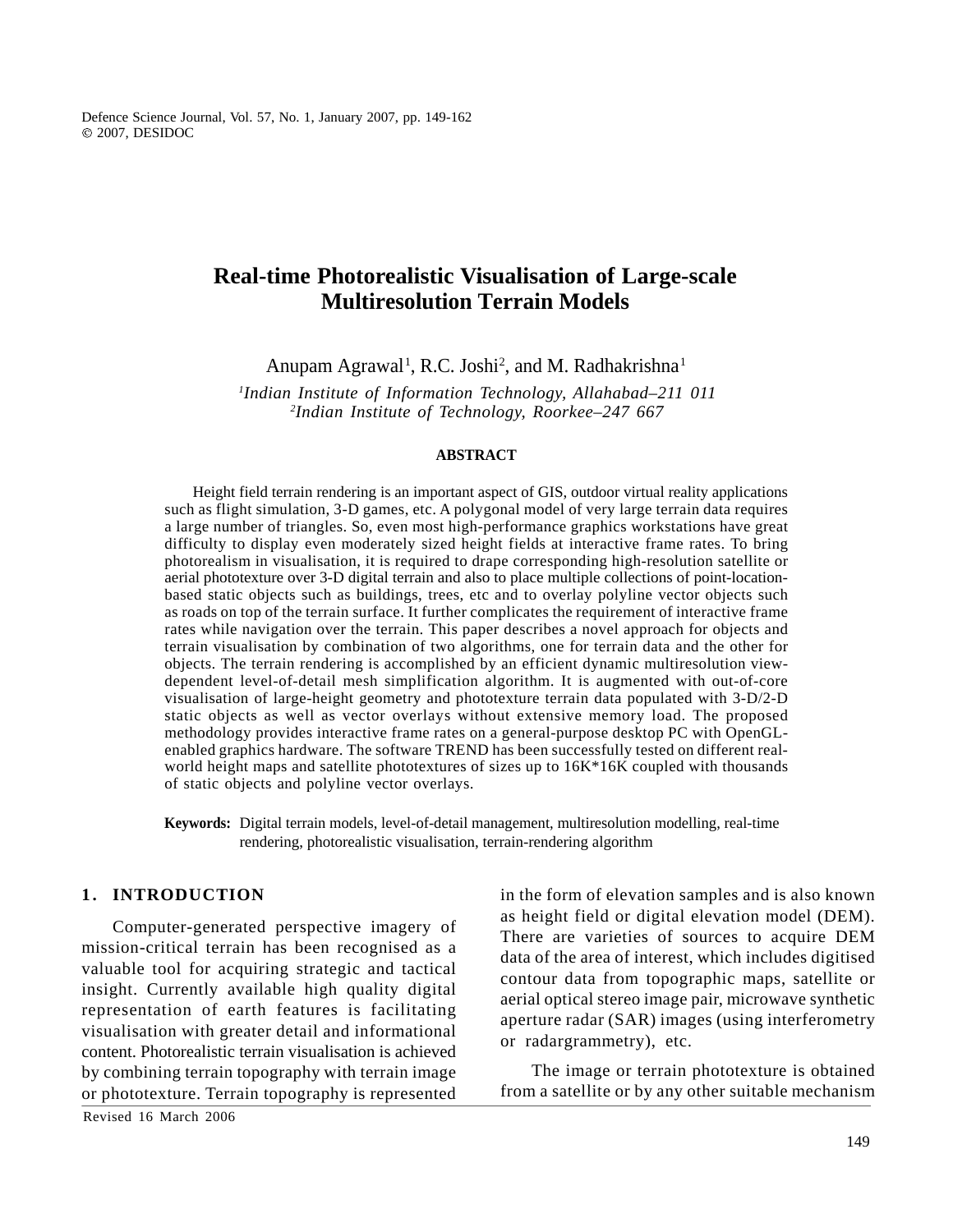with near-vertical view angle. Such imagery is widely available from commercial remote sensing satellites such as SPOT, LANDSAT, IRS, IKONOS and QuickBird. Apart from the above two sets of data, the visualisation may have multiple collection of point-location-based static objects such as buildings, trees, etc and polyline vector objects such as roads,<br>district boundaries, etc on top of the terrain surface representation district boundaries, etc on top of the terrain surface. <sup>representation4</sup>. Multiresolution polygonal navigation over digital terrain has significant applications in many defence, civil, and training-related areas.

Many factors determine the quality of a realwhen y factors determine the quality of a real-<br>time 3-D visual simulation. Two of these are the fidelity of the scenes rendered and the frame rate of the simulation, factors that are at odds with each other<sup>1</sup>. High fidelity scenes provide a greater degree of realism while high frame rates, in excess of 30 frames per second, provide smooth motion. that enhance realism of the user application while

On the face of it, rendering of terrains is simple. The basic input is a height field, which can be drawn on the screen as a network of triangles. However, simple calculations show that this is not practical on hardware available on the desktop PCs today. Consider real-world digital terrain data set covering 160 km\*160 km area at a 10 m resolution. This makes a total of 256 million points. Assuming that each point is stored as an 8-bit integer, the height field would require a total of 256 MB RAM. The same size coloured image with Red-Green-Blue bands would require a total of 768 MB memory. This excludes the memory required to represent objects that populate the terrain. The rendering of the height field would involve the drawing of around 2. RELATED WORK 512 million triangles. The high-end desktop graphics card, Nvidia's GeForce4 MX 460 claims a theoretical maximum of 38 million triangles per second only. Not to mention that transferring total 1024 MB of data across the graphics pipeline minimum 30 times a second is far beyond bandwidth capacity of today's buses. This shows the complexity of the real-time rendering of large terrain data sets.

using low-resolution terrains<sup>2,3</sup> was suggested, but

Such high quality visualisation along with real-time mesh simplification algorithm have been used to this has limited practical value. To render the large terrain data sets in real-time, it is necessary to reduce the complexity of the scene while maintaining a high image quality. Level of detail (LOD) modelling provides efficient mechanism to represent and manipulate complex object details by optimising the trade-off between complexity and accuracy of representation<sup>4</sup> Multiresolution polygonal . Multiresolution polygonal generate multiple surface models at varying levels of detail, and appropriate techniques to select and render the appropriate LOD model have been employed.

. High fidelity scenes provide a greater speed of rendering of large terrains on general-The challenge is to add many additional features representation of height fields and employs a variable keeping in view the desired fidelity and frame rate. in the projected image. The method is different This paper discusses the methodology and implementation aspects to improve the quality and purpose desktop PCs. The proposed LOD algorithm uses a compact and efficient multiresolution grid screen-space threshold to limit the maximum error from the individual triangle-based LOD algorithm and is optimised for modern, consumer 3-D graphics cards and minimises CPU usage during rendering. It is augmented with out-of-core visualisation of large height geometry and texture terrain data. To display large collection of point-location-based static objects over the terrain while maintaining the realtime frame rate, an efficient object handling method has been proposed using paging technique and object instantiation. User is allowed to control the objects locations, scales and orientations. Display of polyline vector data over multiresolution 3-D terrain has been accomplished using an efficient geometrybased mapping approach.

### **2. RELATED WORK**

Restricting visualisation to small terrains or resolution–reintroducing details contained in the Image-based modelling and rendering (IBMR) and many polygonal mesh simplification (PMS) techniques for terrain height fields have been developed for terrain visualisation. The IBMR techniques model a scene by combining 3-D geometry and 2-D image sprites; these create a texture map from an object represented at a high resolution, which is used to texture the same object represented at a lower texture<sup>5,6</sup> texture<sup>5,6</sup>.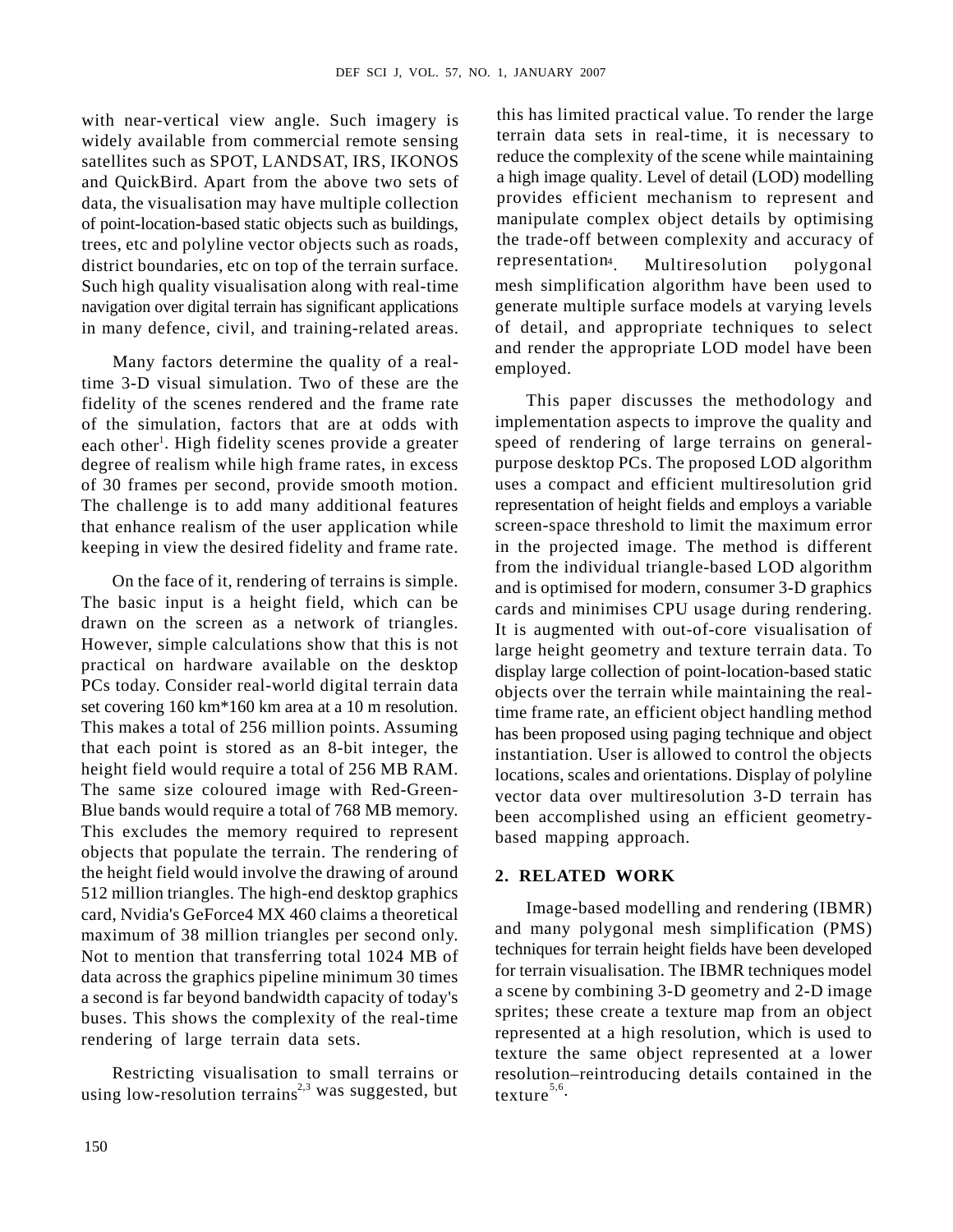One of the PMS approaches employ regular using<br>exchical structures to represent the termin API. hierarchical structures to represent the terrain, whereas the second PMS approach is characterised by the use of less constrained triangulations or triangulated irregular networks (TIN). The most established methods of the first class make use of triangle bin-trees/quadtrees<sup> $7-9$ </sup>, and edge bisections<sup>10</sup>. These structures facilitate compact storage due to their regularity, as topology and geometry information is implicitly defined. Approaches of the second class include data structures like multi-triangulations<sup>11</sup>, not based on multiresolution modelling but combines adaptive merge trees<sup>12</sup>, hyper-triangulations<sup>13</sup> and the adaptation of progressive meshes to view-dependent Also, results are shown on limited-sized terrain terrain rendering <sup>14</sup>. Triangulated irregular networks data (512\*512 size) only. Douglass<sup>20</sup>, et al. describe are able to reduce number of necessary triangles a bottom-up LOD height field rendering scheme since these are much better adopted to highfrequency variations. However, to capture irregular refinement or simplification operations and connectivity, a complex data structure is needed. Also, the algorithm are complex and CPU-intensive for dynamic view-

Regular hierarchical structure were chosen to represent terrain (stored as height map) as it allows fast collision detection between the moving camera or viewer position and the terrain. It also supports use of efficient hierarchical data structures for fast and easy view frustum culling. Most of the LOD-based terrain-rendering algorithm attempt to generate triangulations, which optimally adapt to terrain given as a height map, and hence are CPUintensive. This definition of optimality specifies as few triangles as possible for a given quality criteria. Today, the absolute number of triangles is not as important. Today's graphic hardwares make it possible 3. TERRAIN DATA GENERATION to render lots of triangles quickly (of the order of 40 million triangles per second or more). However, to overcome the problem of limited-memory bandwidth, it is necessary to supply the geometry to the card in a specific manner, which usually means the creation of long triangle strips. Block-based viewdependent dynamic LOD terrain-rendering algorithm<sup>15,16</sup>, considers the above facts using 3-D rendering hardware and minimises the CPU overhead. The algorithm selected for this purpose. An efficient Delaunay cleverly avoids T-junctions and cracks in the triangulation-based surface-reconstruction scheme multiresolution surface while generating long triangle has been developed to generate the height map strips with significant gain in rendering performance<sup>17</sup>. from digitised contour data<sup>2,23</sup>. An attempt was

using texture mipmapping using OpenGL18 3-D API.

. visualisation with point-location-based objects such dependent simplification.  $et \ al.$  extend the approach of Douglass<sup>20</sup>, et al. Relatively less work has been reported in literature on object management over multiresolution terrain. Szenberg<sup>19</sup>, *et al.* describe a method of terrain as houses, transmission poles, etc and overlay of polyline vector, objects such as transmission lines. The visualisation scheme for terrain height field is the Z-buffer with the floating-horizon algorithm. , *et al*. describe by placing building objects over the terrain. In contrast to a top-down LOD approach, a bottomup approach necessitates the entire model being available at the first step, and therefore, has higher memory and computational demands<sup>4</sup>. Zachary<sup>21</sup>, . Zachary<sup>21</sup>, , , *et al*. to overlay polyline vector data over multiresolution 3-D terrain. Kersting<sup>22</sup>, *et al*. describe a texturebased rendering of polyline vector data onto the LOD terrain geometry. **EXERCUTION TERRAIN MODELS**<br>
using texture mipmapping using OpenGL18 3-D<br>
API.<br> **ANDREX**<br> **SECUTE:** The state of the state of the state of the state<br>
on object management over multiresolution termin.<br>
Szenberg<sup>19</sup>, *et al.* 

In this paper, a new object management approach coupled with block-based multiresolution LOD terrain modelling approach has been proposed. It employs an efficient object-paging scheme and multiresolution modelling of polyline vector data, which smoothly adapt with tile-based organisation of geometry and texture data for out-of-core data management.

, for the area of interest are used. Dehradun and Image draping over 3-D mesh geometry is performed also made to generate the height map from theFor generation of terrain data pertaining to height maps, two sources of data, namely Survey of India supplied topographic maps containing contours depicting surface relief and National Remote Sensing Agency (NRSA) supplied IRS-1C/1D stereo images surrounding hilly regions in northern India were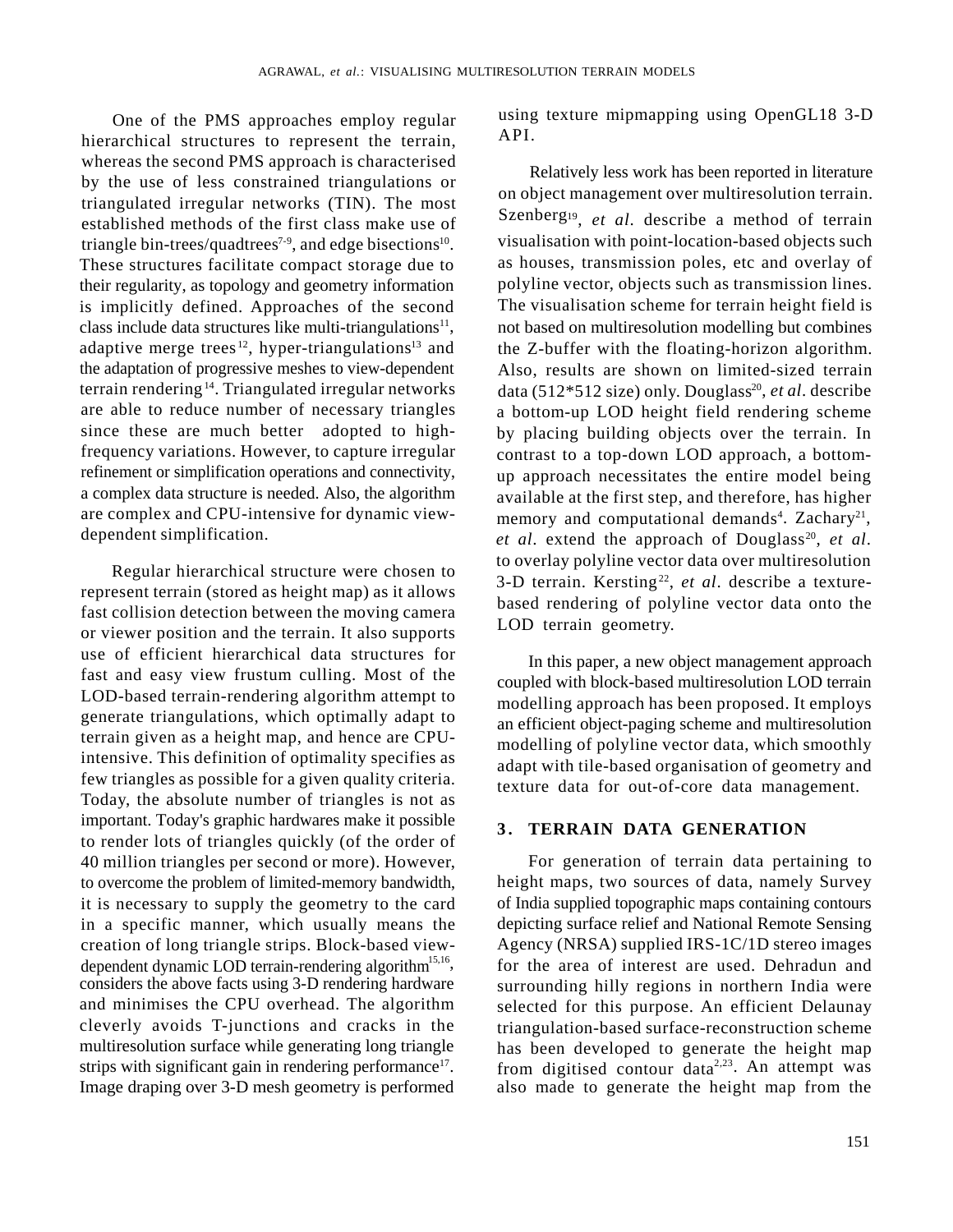satellite stereo image pair using PCI Geomatica software. The raw satellite images are required to be preprocessed for sensor-error correction, geometric correction, reduction of atmospheric effects, mosaicing, image enhancements, etc as per the need. The modified registered image (PAN or LISS-3) has been used for image draping over the 3-D views of terrain. An efficient algorithm to fuse the two sets of images such that the resulting image contains high spectral contents of the LISS-3 image and high structural contents of PAN images $^{24}$  has been developed. box) of the terrain represented by this node. The

Although the use of remote sensing imagery allows very realistic landscape visualisation, the vertical sides of objects, such as building's fronts, individual trees, etc are not recorded by the sensor. AutoCAD 3-D modelling package and billboarding techniques are used to represent complex and natural objects respectively. Further more, facility is provided for the user to interactively digitise vector data such as roads from the scanned topographic map  $\sigma_1$  size 17\*17. to overlay and display over 3-D LOD views of the terrain. *4.1.2 Satellite Texture Images*

The main objective of multiresolution terrain rendering research is to create visual simulations of very large terrains on inexpensive desktop PCs. The rendering must be done in real-time ensuring frame rates above 30 frames per second.

### **4.1 Data Preprocessing**

### *4.1.1 Terrain Geometry Data*

fit into main memory in its entirety. To address this problem for terrain navigation application, it is proposed size  $(2<sup>n</sup>+1) * (2<sup>n</sup>+1)$  pixels with  $n = 8$ . One pixel overlap is kept between adjacent geometry tiles to ensure proper stitching of tiles. Only those terrain tiles that need to be rendered or are at least near in main memory. A group of 3 x 3 tiles, which are

been considered. The viewer is assumed to be inside the centre tile. An efficient indexing scheme has been developed to organise the digital terrain data as collection of tiles on secondary storage6 .

A quadtree was constructed for each active tile of the terrain height map where size of each leaf block or patch of the quadtree was 17\*17 (the size decided after experimentation). The data held by each node of the quadtree include the minimum *x* and *z* and maximum *x* and *z* coordinates (bounding root node of the quadtree stores the values of the minimum and maximum coordinates of the whole tile. Each leaf node has the index of the block it represents. This terrain block layout is chosen such that the block can be optimised for rendering, using one draw-primitive call for the entire block and, even better, using indexing to get rid of multiple transformations of vertices<sup>17</sup>. Multiresolution pyramid representation was used to define each leaf block of size 17\*17.

**EXALUSE CONFIDENTIES**<br> **EXALUSE CONFIDENTIES**<br> **A . <b>RENDERING LARGE TERRAIN GEOMETRY**<br> **EXALUSE CONFIDENTIES**<br> **EXALUSE CONFIDENTIES**<br> **EXALUSE CONFIDENTIES**<br> **EXALUSE CONFIDENTIES**<br> **EXALUSE CONFIDENTIES**<br> **EXALUSE CON AND TEXTURE IN REAL TIME** digital elevation models (height maps) allows construction Since data sets are very large, these will not pixels similar to geometry tiles, and establishes a to organise the digital height map data in tiles of instead of conventional mipmapping scheme supported The combination of geospecific textures with of photorealistic visual simulation of landforms. For real-world terrain models, large, high-resolution textures need to be processed which do not usually fit into graphics texture memory. Previously, the whole satellite image texture was used for image draping using OpenGL API mipmapping<sup>18</sup>. In such a case, due to the limitation on texture buffer size on Pentium IV machine, the data size was restricted to  $4K^*4K$ . Current techniques developed<sup>15</sup> enable the use of large texture data in tiles of size 256\*256 one-to-one correspondence between these. Also during rendering, anisotropic filtering has been used by OpenGL API. This enhances the rendering quality and also improves locality because the level of filtering is chosen by the maximum partial derivative.

the camera, need to be loaded from disk and stored In the direct texture tiling approach, visible active (loaded in main memory) at a given time has interpolation is used to smooth textures. This occursseams appear at the edges of texture tiles when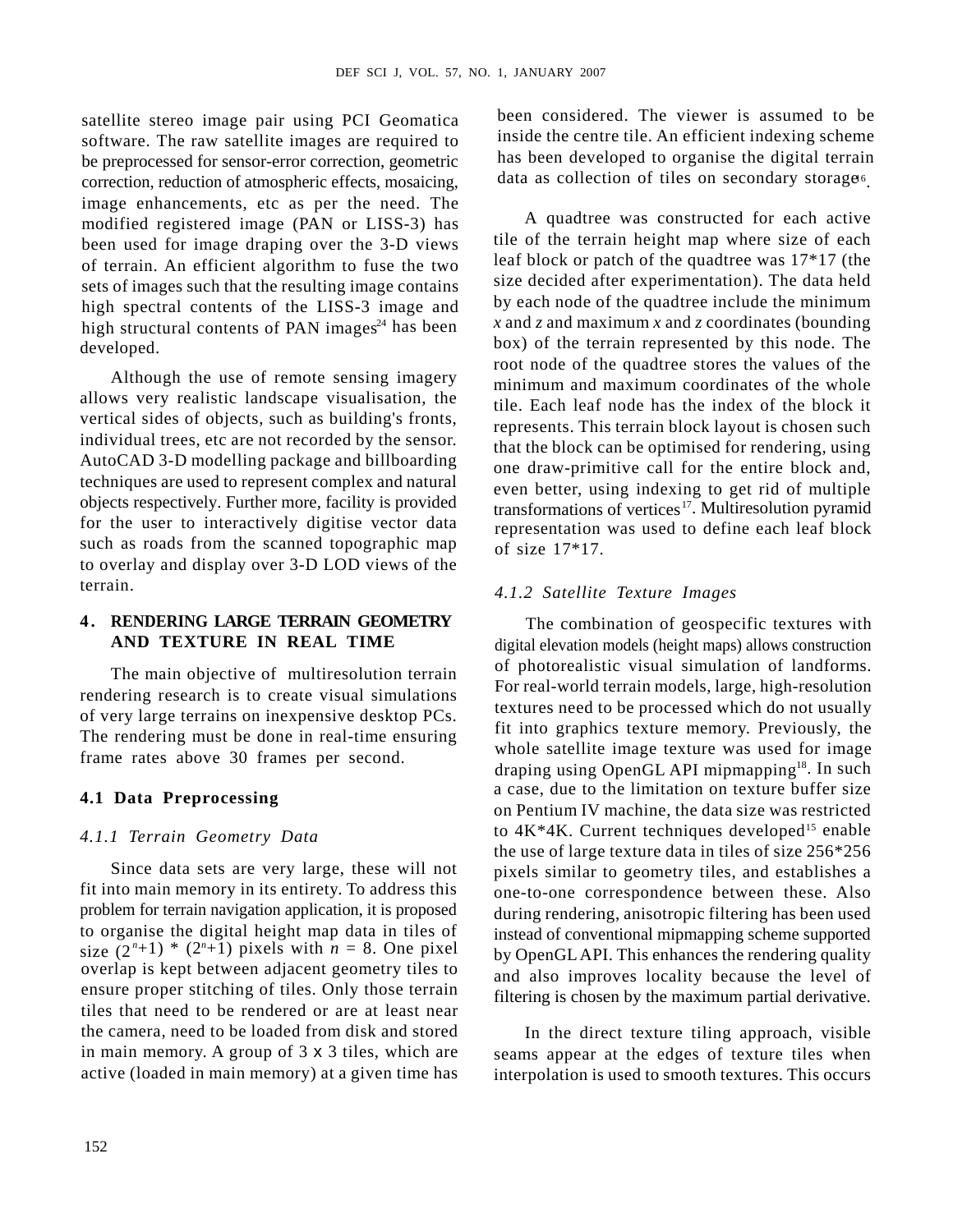where no information is available for neighbouring reduces the number of polygons to less than half. textures. It can also be exacerbated by the wraparound The quadtree representation of tile data enables behaviour of interpolation, where the first pixel colour is used to influence the colour of the last pixel in a tile row. The texture-clamping feature of the OpenGL was used and also modification to the texture tile generation process, which uses a power of 2 tile size with a single pixel of redundancy on all sides of the texture. Further, to ensure that landcover features in texture image fall at appropriate places over height map, texture image was to be reprojected to adjust pixel size.

the rendering pipeline. Initially, the viewer was assumed to be standing in the middle of centre tile. As the viewer walkthroughs near the edge of the centre tile, three new tiles in the direction of movement were paged-in and three old tiles in the opposite direction were paged-out. Terrain paging has been used for the out-of-core management of large terrain

are part of this intersection (Fig. 1). For a field-

very fast view-frustum culling<sup>16</sup>. .

### *4.2.2 Adaptive View-dependent Geometry Refinement*

**4.2 Run-time**<br>
for high complexity terrain. In fact, terrain blocks *Pipeline* and the same detail as terrain problems to be rendered with the same detail as terrain In the proposed framework, dynamic terrain approximated by a lower-resolution version; thereby paging and view-frustum culling techniques were drastically decreasing triangle count and increasing used to control substantial amount of polygons in render speed. This leads to LOD rendering of After dynamic terrain paging and view-frustum culling, one is left with a set of terrain blocks or patches (size 17\*17), which can be immediately sent to the graphic pipeline. Because terrain complexity (surface roughness) can be quite high, one will not get the desirable frame rate unless the terrain is very small; above-mentioned methods will not suffice that are far away from the camera do not need to be rendered with the same detail as terrain blocks that are near the camera. These can be height maps.

data. **Example 2** of the solution version. Figure 2 shows the four data. To avoid excessive time spent on rendering 17 \* 17. To simplify the multiresolution method, polygons that are not within the field-of-view, the simply skipping samples were opted to build a terrain was intersected with the view frustum and lower-resolution version of a block. Therefore, renders only those blocks at quadtree leaves that lower-resolution blocks do not have to be preof-view of 90 degree, the culling stage generally level and camera distance relationship for all the Each block (size 17\*17) of the terrain data in multiresolution hierarchy was organised using pyramid data structure. The pyramid level 0 represents the default (highest) resolution terrain block, and pyramid level *N* [ $N \in (1, \rightarrow)$ ] represents each successive pyramid levels of the height map block of size generated. One can precalculate the resolution



**plane, (b) visible and partially visible quad cell blocks.**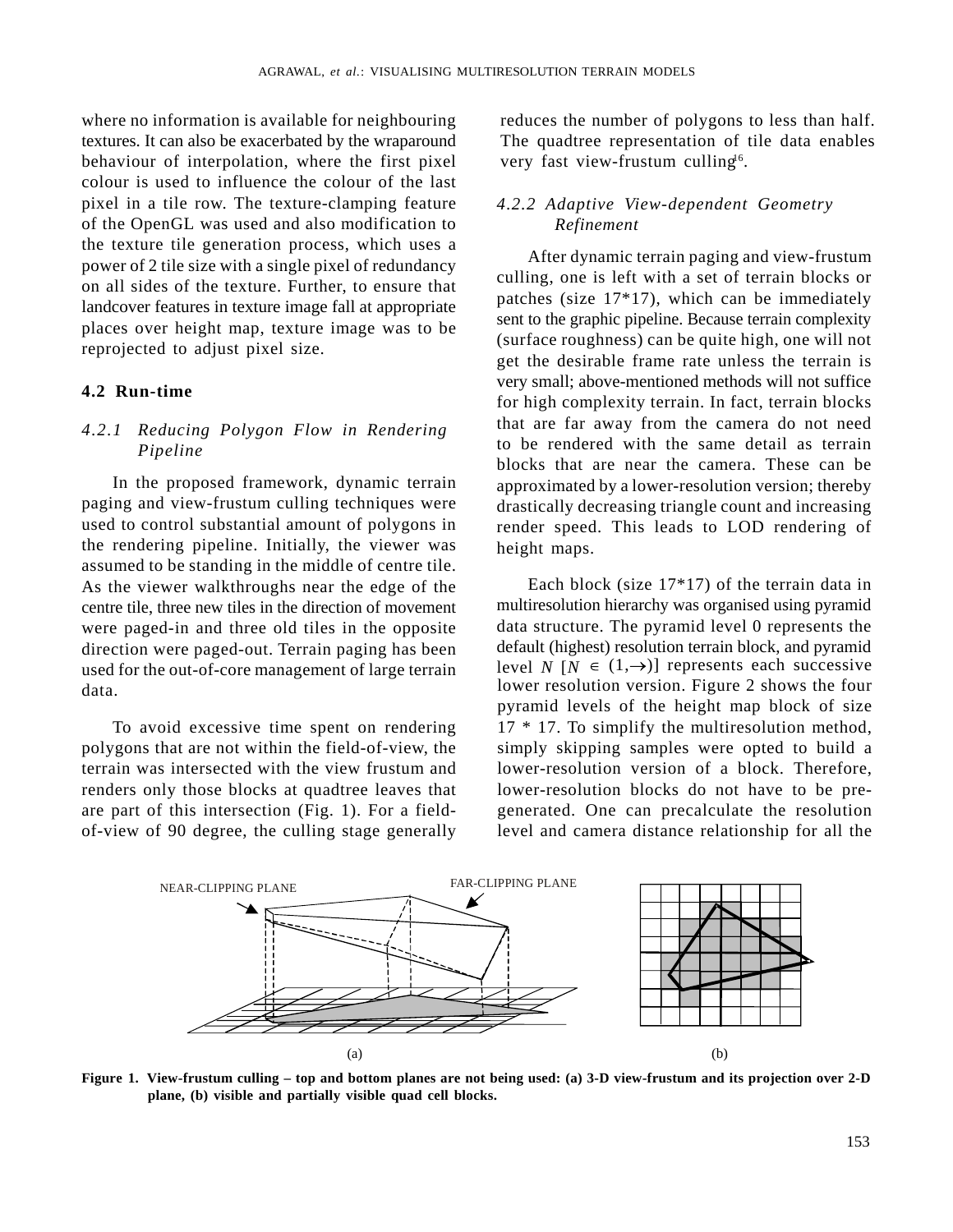

**Figure 2. Multiresolution modelling of height map.**

blocks of the active tiles at terrain-tiles load time. Calculating the maximum geometric error between the current level of the block and a lower-resolution block (for given distance from the camera to the centre of the terrain block) generates a screen space error  $(\epsilon)$  in pixels. If this error is smaller Triangle Strips than a user-defined threshold  $(\tau)$ , then the algorithm will render the block with the lower resolution.

one precalculates same for each visible terrain Triangle strips are the most efficient primitives on block and prepares a Look-up Table to decide the today's video cards as these save CPU-to-card tessellation level of the block based on position of the camera from the block<sup>16</sup>. To calculate the same, one treats the camera's direction vector as being permanently horizontal (worst case which may lead to more triangles in some cases). The graphics hardware takes care of these extra triangles, and hence, the above scheme brings down CPU overhead

## *4.2.3 Removing Terrain Artifacts in Multiresolution*

It is important to note that in a view-dependent framework, the resolution of adjacent patches might change at every frame. Hence, cracks occur on borders of adjacent patches of different levels of detail. In Fig. 3 (a), the circle shows the position of crack in tessellation with level difference one **Figure 4. LOD wiremesh view of terrain geometry.**



**(a) before crack removal (b) after crack removal.**

(right side patch is shown partially). Crack-filling methods usually involve creating additional triangles to fill in the gaps between patches, and/or modifying the geometry of one or other of the patches to produce a crack-free join. Figure 3(b) shows the modified geometry to remove the cracks where the dashed edges are excluded in triangulation and the LOD-2 LOD-3bold edges are included. Similar procedure is followed to eliminate cracks when level difference between adjacent patches is two or three. Figure 4 shows a snapshot of the LOD wiremesh view with adjacent patches of different resolutions. **Figure 3. Removing cracks between adjacent patches:**<br> **Figure 3. Removing cracks between adjacent patches:**<br> **Figure 3. Removing cracks removed (b) after crack removed that cracker and the context parameter and the patche** 

### *4.2.4 Optimising Rendering Speed using Long Triangle Strips*

To speed up the dynamic level of detail selection, throughput to the hardware remains a bottleneck. Current graphics hardware is now capable of rendering vast number of triangles, but graphics bandwidth by sending fewer than three vertices per triangle to the graphics pipeline.

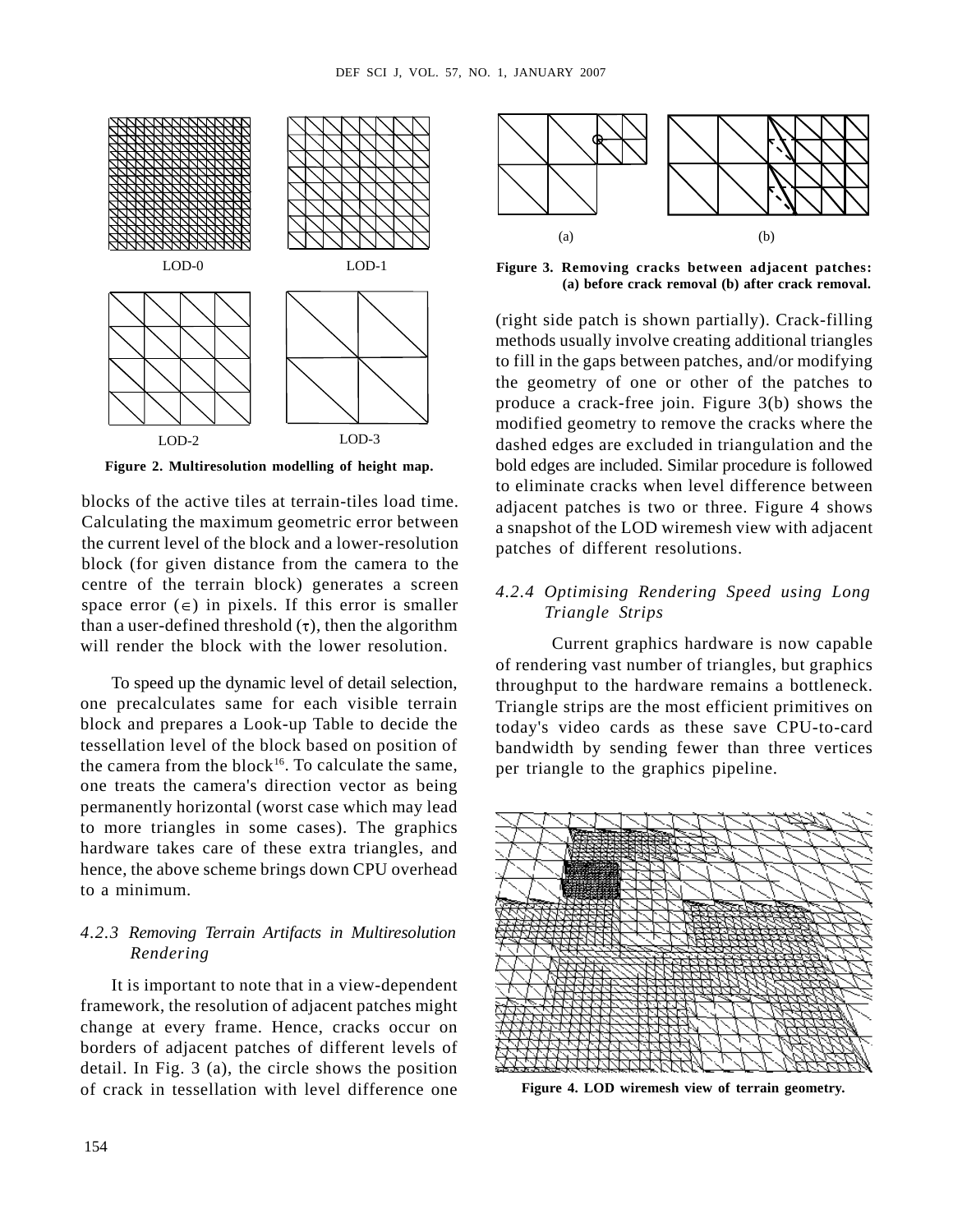static mesh representation. However, using such triangle strip representation and generation techniques is not practical for a multiresolution triangle mesh. In a view-dependent framework, the underlying mesh topology might change at every frame, thus **5.1 Rendering Point-location-based Objects** making it difficult to use triangle strips. The triangle strip generation scheme for view-dependent dynamic multiresolution terrain shows significant improvement in rendering speed as compared to individual trianglebased and triangle-fan-based rendering schemes $17$ .

**Thingle strips have been determined by the system of the system of the system of the system of the control of the system of the system of the system of the system of the system of the system of the system of the system o** There may be thousands of objects placed over the terrain. These objects may include manmade objects such as various kinds of buildings,  $Q_{\text{V}er}$   $\overline{T}errain$ lampposts, signposts, as well as roads, district boundaries, etc and also natural objects such as various kinds of trees, etc. Here, roads or district boundaries are polyline-based vector objects whereas the others are point-location-based objects. One may further divide the point-location objects into two categories. The first one is simple objects, those having simple geometry and can be drawn with the help of OpenGL primitive functions. These objects do not need to be loaded into memory. Examples of simple objects complex geometry and large number of triangles. These objects are required to be loaded into main memory containing their vertices and topology information. Examples of such objects include complex 3-D geometrical models of buildings, trees, etc.

selecting relevant-only information. Complex objects may consume substantial memory as well as drawing time and may severely affect the rendering performance. So one usually prefers to use simple objects to populate the terrain. To cater for the requirement of populating the terrain using multiple copies of the same object, a methodology has been proposed

Triangle strips have been used extensively for real-time rendering performance. Further, an efficient geometry-based mapping algorithm has been proposed to render polyline vector data over 3-D multiresolution terrain.

**TERRAIN** process, also more objects can be current, added, the contract of the process of the contract of the process of the contract of the contract of the contract of the contract of the contract of the contract of the While walkthrough over the 3-D terrain, user cannot see all the objects at once. Thus there is no need of keeping all of them in memory and render them. The objective is to deal with a large number of objects over the terrain. The number of objects is not constant throughout the navigation process; also more objects can be edited, added, or even deleted from the objects list.

# *Over Terrain*

include sky-scrapper buildings drawn using elongated map or image in the background inside a 2-D cube with texture mapping over its exposed faces window. As soon as the user clicks on the map and also objects created using billboarding technique. (after choosing the kind of building (s)he wants to The second category is of complex objects having deploy), the building is placed at the appropriate **ESSOLUTION TEREARN MODELS**<br> **ETGI-dime rendering performance. Further, an efficient**<br> **Examplementry-based mapping algorithm has been proposed**<br> **Iorracin Examplement instances of Objects**<br> **S.1. Rendering Point-locatio** The first task is the deployment of various buildings on the terrain. The various types of buildings and houses being rendered on the terrain would give a look of a good human settlement. The buildings, which can be used over here, can be of the following types: like designed in Opengl or a DXF- 3DFACE building designed using AutoCAD package. The software helps the user to place a building anywhere on the terrain by showing the scanned georeferenced position over the 3-D terrain.

The software has the provision to import such different scaling factors. If an object is already complex structures from .dxf format and convert been loaded into memory, on its subsequent into native .mesh extension files obtained after occurrences, simply the pointer of object memory The user can change various parameters associated with different buildings such as width, height or depth and then save the changes appropriately. An object may have its multiple instances with possibly is returned for further processing and its counter is incremented by one. Thus the multiple loading of the same objects can be avoided.

for efficient memory management and maintaining it shows the 2-D images just like 3-D objects. For many objects, the technique of billboarding has been used (which is sometimes of great use as the loss in frame rate is quite negligible) and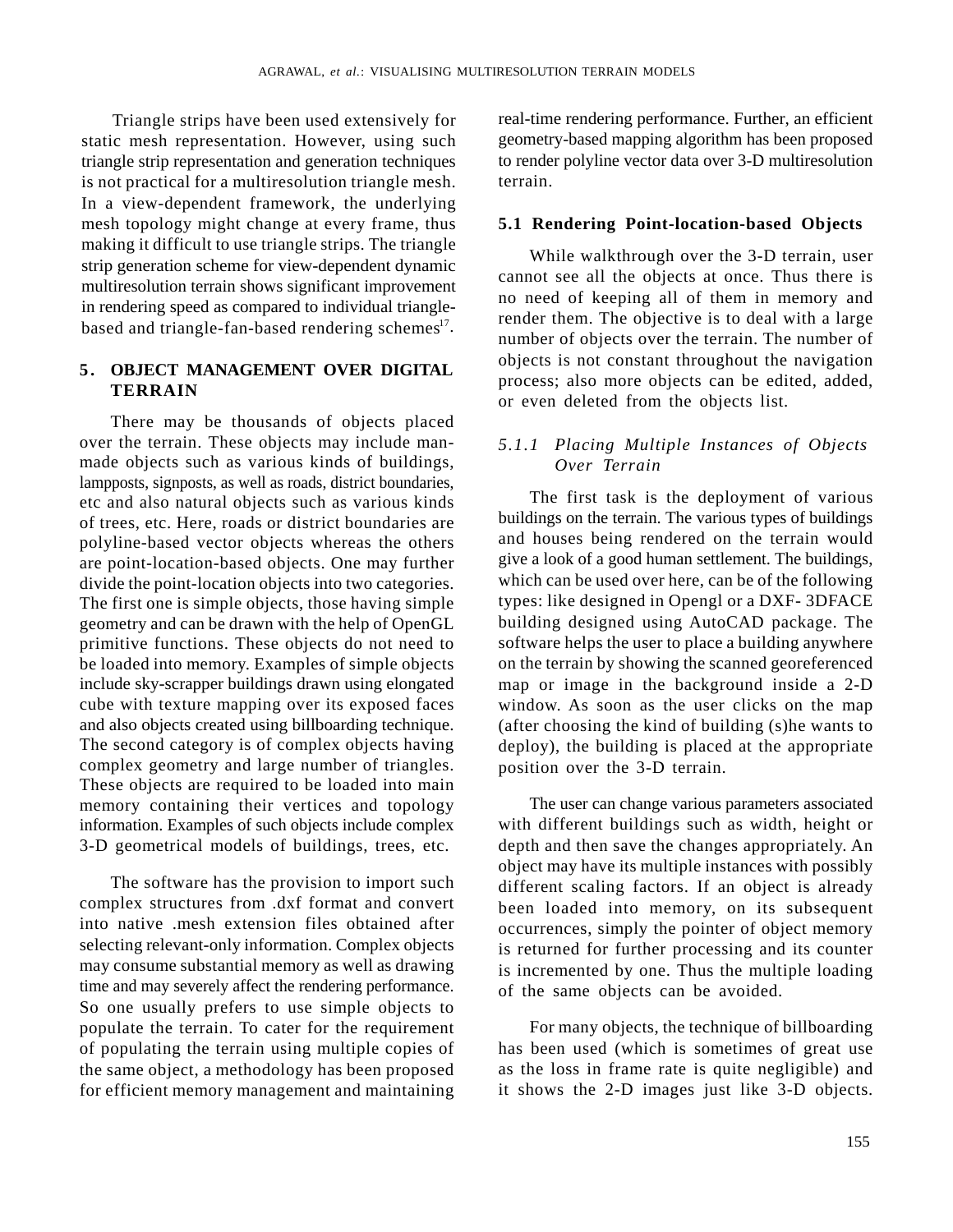Billboarding is a technique that adjusts an object's Other vector features such as state or country orientation so that it faces some target, usually the boundaries, property lines, etc, usually used for camera. Billboarding can be used to cutback on the logical demarcation, are also required to be overlaid number of polygons required to model a scene by replacing geometry with an impostor texture. Billboarding guarantees that the texture is always separately digitised from corresponding topographic facing the camera, therefore the user never realises map. that the tree is in fact a flat texture quad. This particular technique can be used in the cases when finer details are not required about the object. In this study small size .bmp or .tga images has been used as textures, which takes very less space and hence helps in achieving a better frame rate, i.e., faster rendering of the terrain with objects.

nine tiles can be loaded into memory. The software internally manages a dynamic data structure to store tile-wise objects details (without their geometry and topology information). The geometry and topology information of only those objects are kept in main memory which are inside current active nine tiles.

the time by avoiding loading and unloading overheads.

on top of the 3-D views with different type, shape, and display properties. These vector features are map.

1111basting is a net-voire, ware Lass are serving<br>triplays in all the state of order the state of order the state of order the state of order the state of order the state of order the state of order the state of order the When user opens the model layer, a message respectively. The second approach was preferred is sent to 'Objects' class to open the particular file, as it supports interactive enabling and disabling of followed by loading of names and locations of all the display of different subsets of polyline data and the objects those are there in the file. These all interactive adjustment of line styles such as line objects (i.e., their geometry and texture) are not colour, width, and stipple patterns to distinguish loaded into memory, but the objects of same tiles and highlight different geographic data. The approach are grouped together, so that objects of current suggested by Zachary<sup>21</sup>, *et al*. is not directly usable There are two options to render polyline vector data on a 3-D mesh. One option is to convert the polyline data to a texture image layer and combine this polyline image layer with the primary terrain texture image layer (e.g., from a satellite/aerial photograph). The second option is to render the polyline data as separate 3-D geometric primitives. One may call these two approaches as polyline-astexture solution<sup>22</sup> and polyline-as-geometry solution<sup>21</sup> in the present case because multiresolution LOD mesh simplification scheme is different. 1. JANUARY 2007<br>
Other vector features such as state or country<br>
boundaries, property lines actor usatly used to<br>
logical demorculon, are also required to be vorbaid<br>
on top of the 3-D views with different type shape.<br>
on

When new tiles are loaded and old are deleted, nine raster tiles active at a time. Second, in the 'AddModel' function is called to add new models polyline-as-geometry solution, the 2-D polyline data and "RemoveModel" is called to remove old models should be treated independently from the raster of corresponding tiles. The 'AddModel' function is data, and therefore, should be rendered as separate called prior to 'RemoveModel' function to optimise geometry by the graphics pipeline. This presents Objects paging helps in out-of-core management occur unless vector-data is mapped consistently of large objects data on secondary storage. and exactly to current LOD of terrain geometry. Displaying 2-D polyline data on top of 3-D terrain becomes challenging in the terrain visualisation system for several reasons. First, the display of vector layer should be limited to current a challenge because terrain artifacts are likely to

### **5.2 Rendering Polyline Vector Data**

Polyline vector data represents one major category The software helps a user to digitise linear of geographic information and defines geometry as vector features to overlay on top of the 3-D views. lists of 2-D coordinates. Narrow linear features It displays the 2-D scanned topographic map or such as roads, railway lines, etc are usually not raster image in the background. A user may select visible on a satellite remote sensing image used in the vector digitisation option and capture a linear creating 3-D phototextured views of the terrain. feature as collection of 2-D points on a polyline.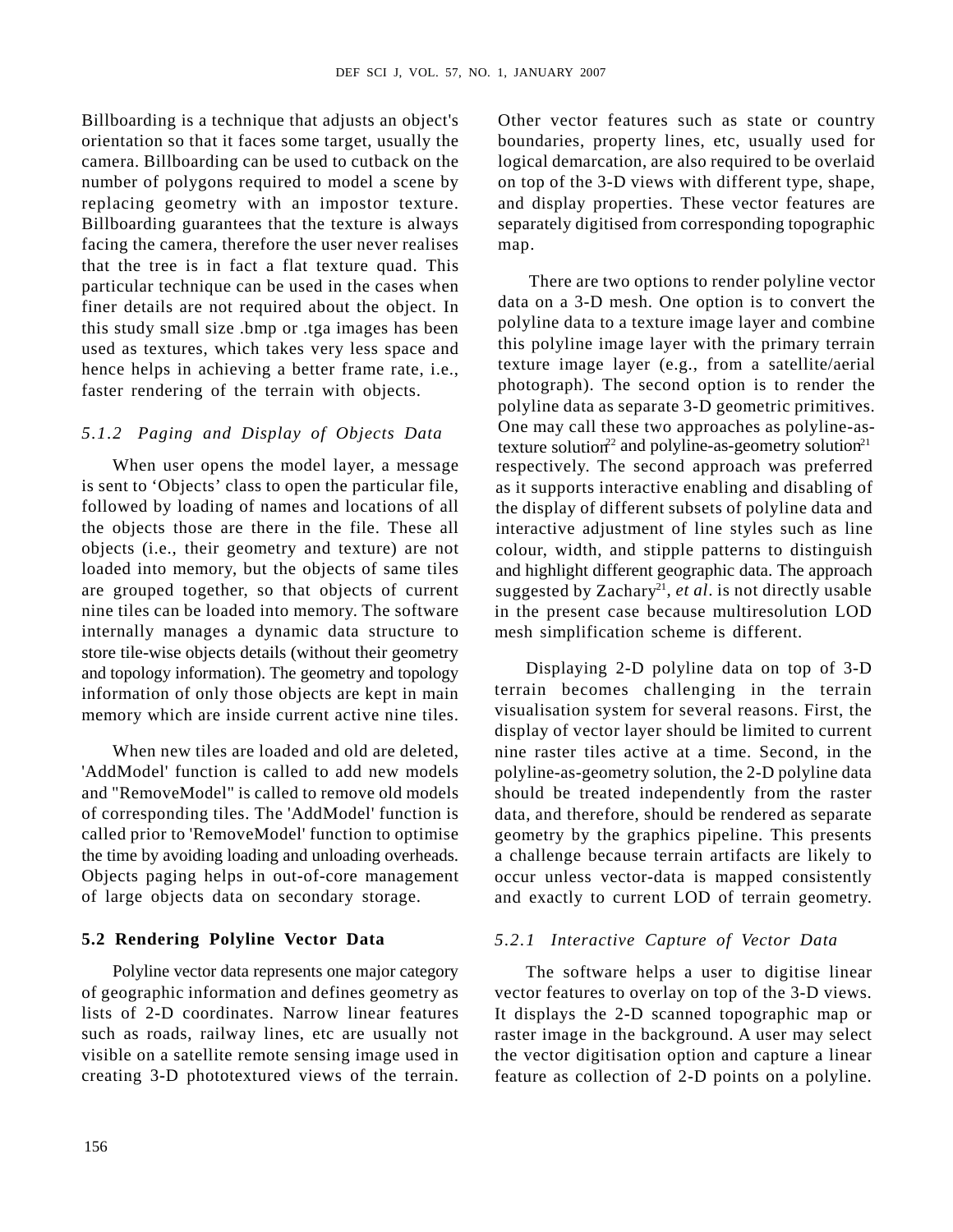The user may choose varying spacing between points based on the curvature of the vector layer.<br>
Raster & Vector Raster & Vector Raster & Vector It automatically computes the intermediate points between two successive points. The height of terrain on all the points over the polyline vector feature can be retrieved from the DEM quadtree during and the state of the parameters run-time. After digitisation of different vector features, the vector layer may be saved in a file.

### *5.2.2 Data Storage and Display of Vector Data*

Internally the digitised vector data is stored as per tile layout of corresponding geometry and texture<br>
image data. Hence a vector feature, which is extending<br>
between two tiles, will be stored as two vector<br>
segments. Whenever the user opens a vector data<br>
file, a link image data. Hence a vector feature, which is extending  $\begin{array}{c|c}\n\hline\n\vdots \\
\hline\n\end{array}$ between two tiles, will be stored as two vector segments. Whenever the user opens a vector data file, a linked-list is created in primary memory to<br>store vector segments for all the tiles. Tile-wise<br>vector segments information helps to display selective<br>vector information based on current active nine<br>tiles. A user m store vector segments for all the tiles. Tile-wise  $\left|\frac{1}{5}\right|$   $\left|\frac{1}{5}\right|$   $\left|\frac{1}{5}\right|$   $\left|\frac{1}{5}\right|$  simplifies vector segments information helps to display selective vector information based on current active nine  $\left\| \begin{array}{c} \tilde{\alpha} \\ \frac{1}{\beta} \end{array} \right\|$ tiles. A user may add new vector features in the existing vector file. In the multiresolution LOD rendering framework, the underlying mesh geometry<br>
(due to got a got a property the photo state and Objects) is obtained as at possible of the control of the control of the stemal Objects  $(\text{due to patch resolution})$  is changing at nearly  $\|\cdot\|$  LOD Triangulated with Photo  $\|\cdot\|$  External Objection (Nesh every frame. Therefore for the polyline data to appear smoothly overlaid on the 3-D mesh, the rendered polyline geometry (i.e., height values at points) should therefore also change at each frame. example, user can visualise the terrain height map The algorithm of multiresolution modelling of vector data in triangulated wireframe form and then drape data allows the system to adapt the visual mapping satellite phototexture over it, if required. Similarly, without rendering artifacts to the context and user needs while maintaining interactive frame rates<sup>25</sup> (containing various objects such as buildings, trees,

The software TREND (acronym for **T**errain **Rend**ering) is an object-oriented 3-D application that can be used to model and interactively visualise real-world environments on a desktop PC. Architecture



**Figure 5. System architecture diagram.**

**INTERFACE, AND NAVIGATION** etc) over the level of detail mesh. Subsequently, **6.1 Software Architecture** such as fog, multitexturing etc. Multiresolution of the system is shown in Fig. 5. generates LOD representation of the mesh under To achieve real-time performance even on very as cracks between different resolution patches large data size, TREND Data Modeller organises and also constructs long triangle strips of the LOD the geographic raster and vector data in tiles of mesh. Rendering Manager module displays various size 256\*256 grid-cells. User can selectively display types of views of the terrain as explained above. different types of data as per the requirement. For The Frame Rate Controller and Dynamic Terrain user can switch-on and switch-off object layer lampposts, etc) as well as vector layer (representing polyline features such as roads, district boundaries, a user may enable or disable various special effects Extractor module helps to decide the resolution level of a terrain patch based on its distance from the camera and user-specified image quality metric  $(\tau)$ . LOD Constructor and Terrain Simplifier module view-frustum and removes possible artifacts such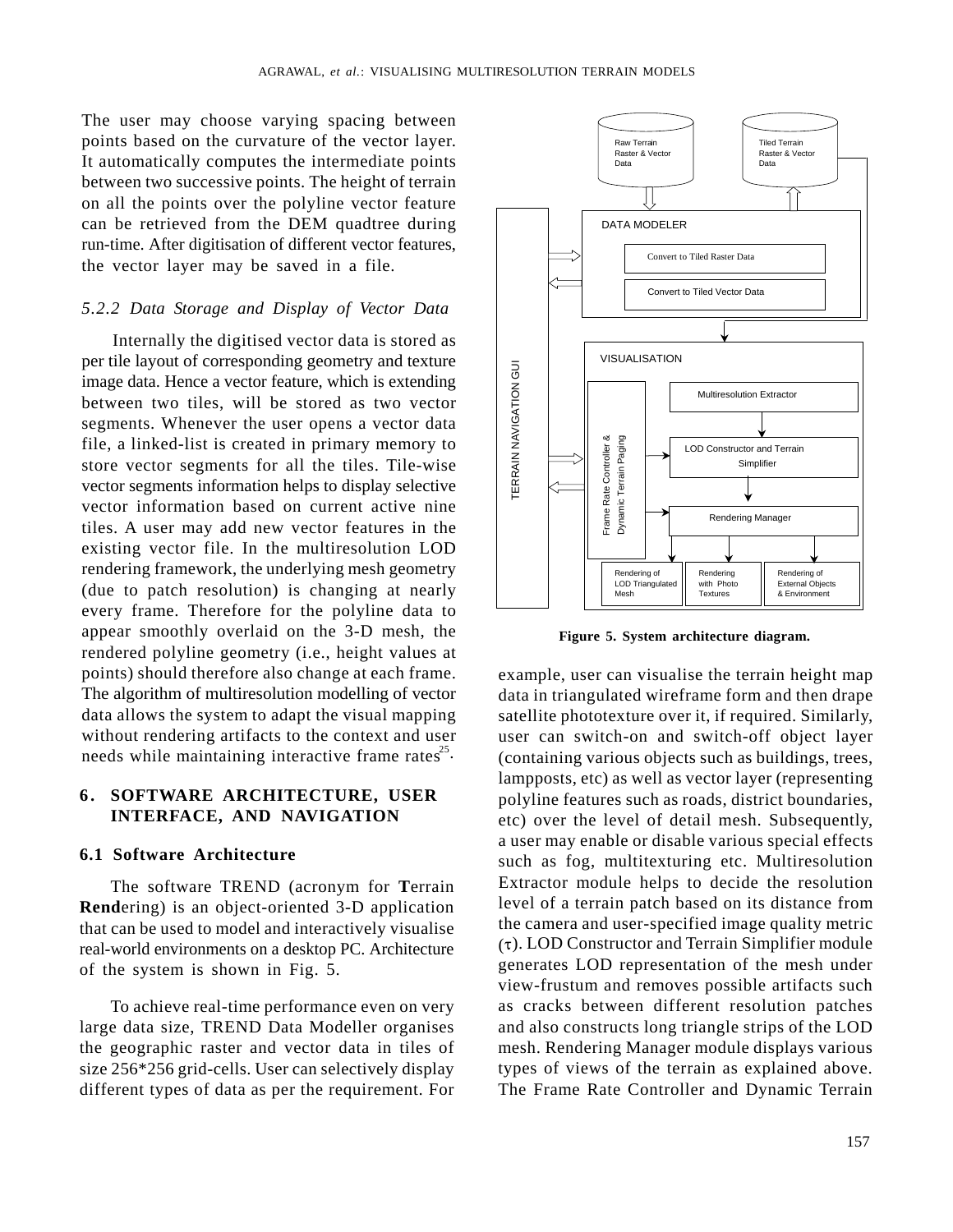Paging modules help Rendering Manager to control frame rate based on user-specified image quality metric  $(\tau)$  and maintain required nine tiles in main memory based on user (or camera) position respectively.

The software supports different user-interaction modes for terrain navigation through keyboard, mouse and also through voice.

Visual C++ using the OpenGL 3-D API libraries for a Win32 environment. Microsoft speech SDK 5.1 is used for designing voice interface to the software. The software has been tested with 4K\*2K terrain raster dataset of Grand Canyon and 16K\*16K terrain data set of Puget Sound area obtained from Georgia Institute of Technology website. The height map of Dehradun (India) area has also been generated using digitised contours on Survey of India supplied topographic map. The corresponding geo-referenced IRS-1D FCC satellite imagery has been used for image draping.

The images in Figs 6 and 7 show the height map (DEM) of Grand Canyon area and corresponding false colour composite satellite imagery respectively. Figures 8(a) and 8(b) show the overlay of polyline vector data on top of 3-D level of detail wireframe display of terrain mesh geometry and corresponding phototextured terrain view respectively. Without multiresolution modelling of the polyline vector data, the visual artifacts are visible in the vector data





**(size 4K\*2K).**



(b)

**Figure 8. Display of vector data over LOD 3-D terrain (without multiresolution modelling).**

**(size 4K\*2K).** the displayed vector data is now much improved. display. Figures 9(a) and 9(b) show the views obtained after the geometry-based mapping of polyline vector data over multiresolution 3-D terrain as discussed in Section 5.2. The visual appearance of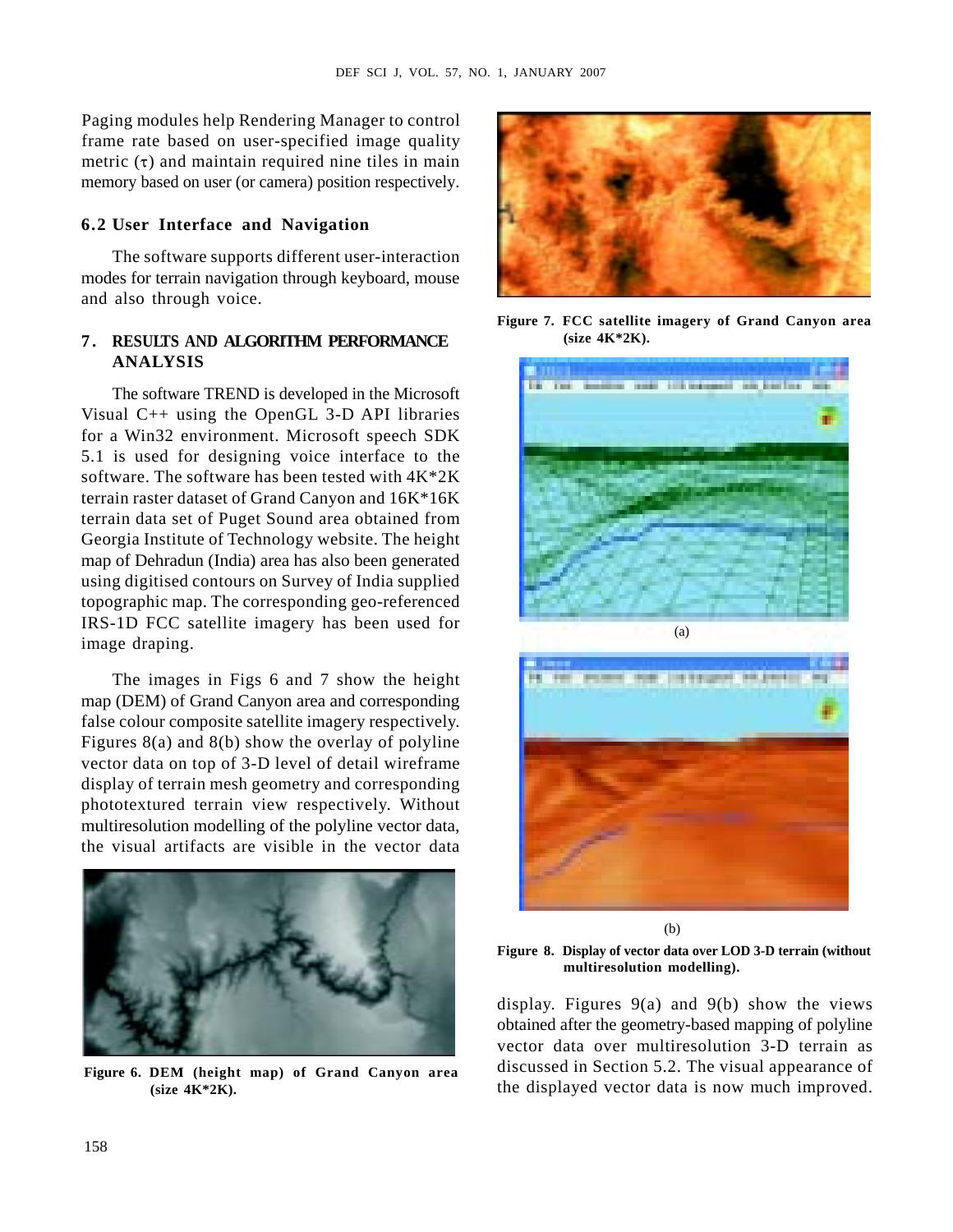

**Figure 9. Display of vector data over LOD 3-D terrain (with multiresolution modelling).**

Figure 10 (a) shows a view with point-locationbased simple objects (OpenGL and billboard-drawn objects). A complex object (a building designed using AutoCAD) is shown over the terrain in Fig. 10 (b). Figure 10(c) shows the effect of fog and multitexturing to increase photorealism in the scene.

The performance of the software has been evaluated on a Pentium IV 2.4 GHz computer with 512MB RAM and Intel 82865G onboard Graphics Controller on 865GL motherboard. The performance of the algorithm on raster data is independent of size of terrain data as with the tiles indexing scheme, main memory. The organisation of the terrain data in tiles of defined size is required to be done only number of frames rendered per second mainly













the algorithm only keeps nine tiles active in the depends on the complexity of the terrain (roughness) once on the same data set. For raster data, the analysis of the adaptive LOD algorithm for 3-D under the view-frustum and the user-defined image quality metric  $(\tau)$ . Table 1 shows performance visualisation of the raster data set.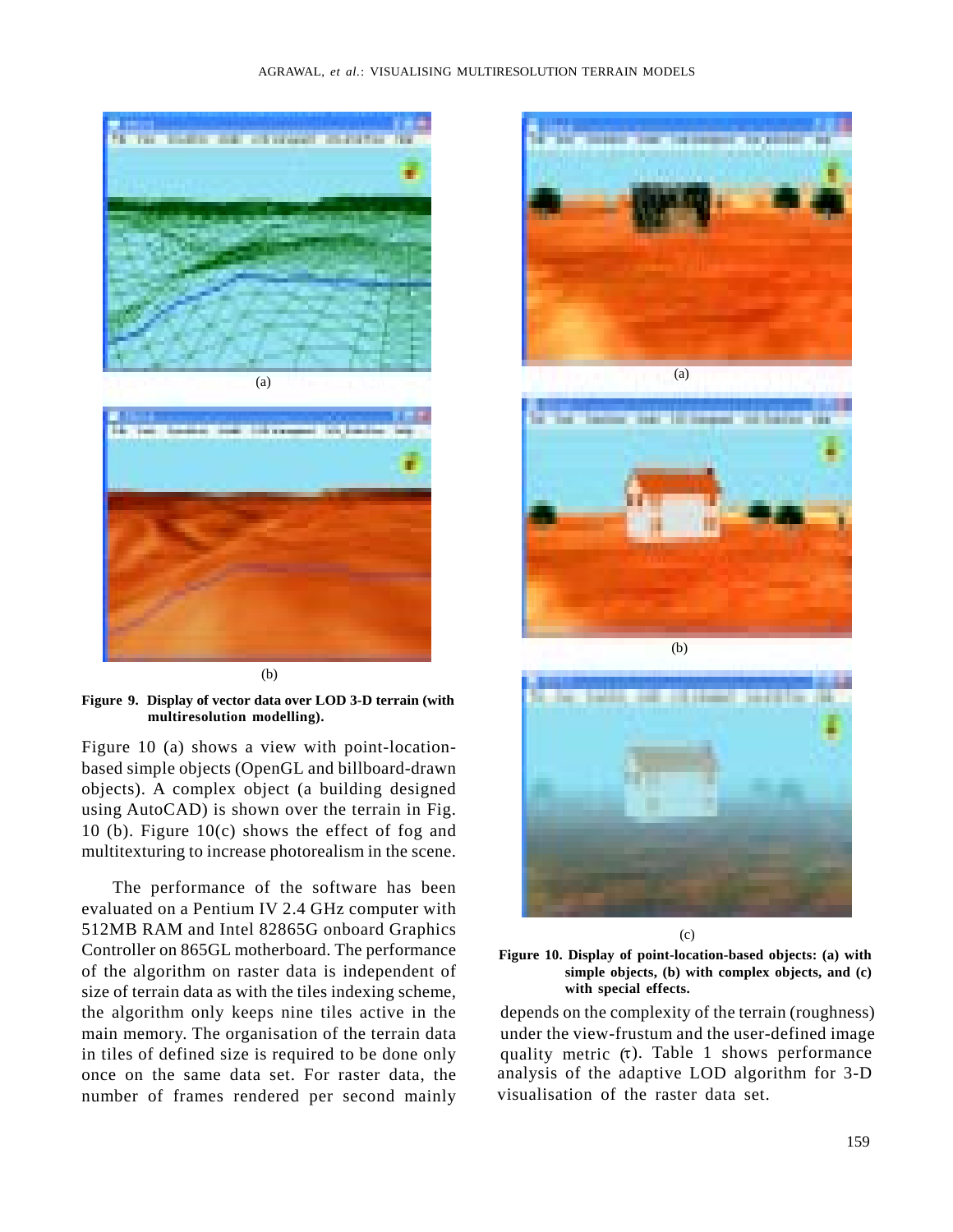| Terrain rendering without objects                            | Avg. no. of | Avg. frames |
|--------------------------------------------------------------|-------------|-------------|
|                                                              | triangles   | per second  |
| Full resolution (considering 9 tiles only)                   | 1327104.00  | 1.72        |
| View-frustum culled surface                                  | 268120.70   | 7.18        |
| Adaptive LOD algorithm $(\tau=4)$                            |             |             |
| 1. Using triangle list                                       | 20368.45    | 57.23       |
| 2. Using triangle fan                                        | 20368.44    | 74.11       |
| 3. Using triangle strip (without using indexed vertex array) | 23655.06    | 114.33      |
| 4. Using triangle strip (with using indexed vertex array)    | 23733.7     | 130.79      |

**Table 1. Performance analysis of the adaptive LOD algorithm (without objects and vector data)**

of polyline vector data over the 3-D LOD mesh.

The results of testing the same adaptive LOD The polyline vector display algorithm maps the algorithm using triangle strip (with indexed vertex vector data consistently and exactly to the current array) in conjunction with object management algorithm of terrain geometry, and thus minimises the rendering are shown in Table 2. Vector overlay has been artifacts. The software provides the facility to the performed using the proposed geometry-based mapping user to populate the terrain with various types of point-location based objects and to visualize these

**Table 2. Performance analysis of the adaptive LOD algorithm (with objects and vector data)**

| Terrain rendering with objects                                                                               | Avg. frames<br>per second |
|--------------------------------------------------------------------------------------------------------------|---------------------------|
| 1. Using total 758 objects (Opengl: 39, Billboards: 719)                                                     | 117.17                    |
| 2. Using total 763 objects (Complex: 5, Opengl: 39, Billboards: 719)                                         | 111.32                    |
| 3. Using multiresolution vector polyline (total 573 points) and 758 objects<br>(OpenGL: 39, Billboards: 719) | 85.16                     |

### **8. CONCLUSIONS AND FUTURE WORK** in 3-D. To increase photorealism in the scene,

terrain data sets. User can make trade-off between using state-of-the-art programmable GPU cards image quality and rendering time by specifying through vertex and fragment programs. Complex quality metric  $\tau$  (maximum error permissible in  $\sigma$  3D objects such as buildings and trees with large terms of number of screen pixels) for terrain raster humber of polygons, severely affect the rendering raster and vector data, and dynamic paging scheme of these objects and their run-time selection may The proposed methodology and algorithm produce real-time frame rates during terrain navigation showing 3-D phototextured views of the surface on large data. Tile-based approach is used to organise terrain is used for out-of-core management of data between secondary storage and main memory. This allows<br>expected interesting tension simulation are dedicated ACKNOWLEDGEMENTS smooth interactive terrain visualisation on desktop PCs even with massive terrain data sets. In contrast to conventional algorithms, in the present algorithm the LOD computations are not performed on a pertriangle basis, but rather on larger chunks of data. Hence, the amount of work the CPU must perform is greatly reduced. The problem of limited memory bandwidth is handled by supplying the geometry to the graphic card in the form of long triangle strips.

various special effects such as fog, multitexturing etc. have been included. As a next step to further improve the rendering performance and quality of visualization, we are currently investigating rendering performance. Discrete multiresolution representation further increase the rendering speed.

### **ACKNOWLEDGEMENTS**

The research reported here has been partially supported by the Ministry of Human Resource Development (MHRD), Govt. of India under contract F.26-4/2002.TS.V (R&D Scheme). The authors express their sincere gratitude to Dr M.D. Tiwari, Director, Indian Institute of Infomation Technology, Allahabad, for his encouragement and support throughout the course of this study.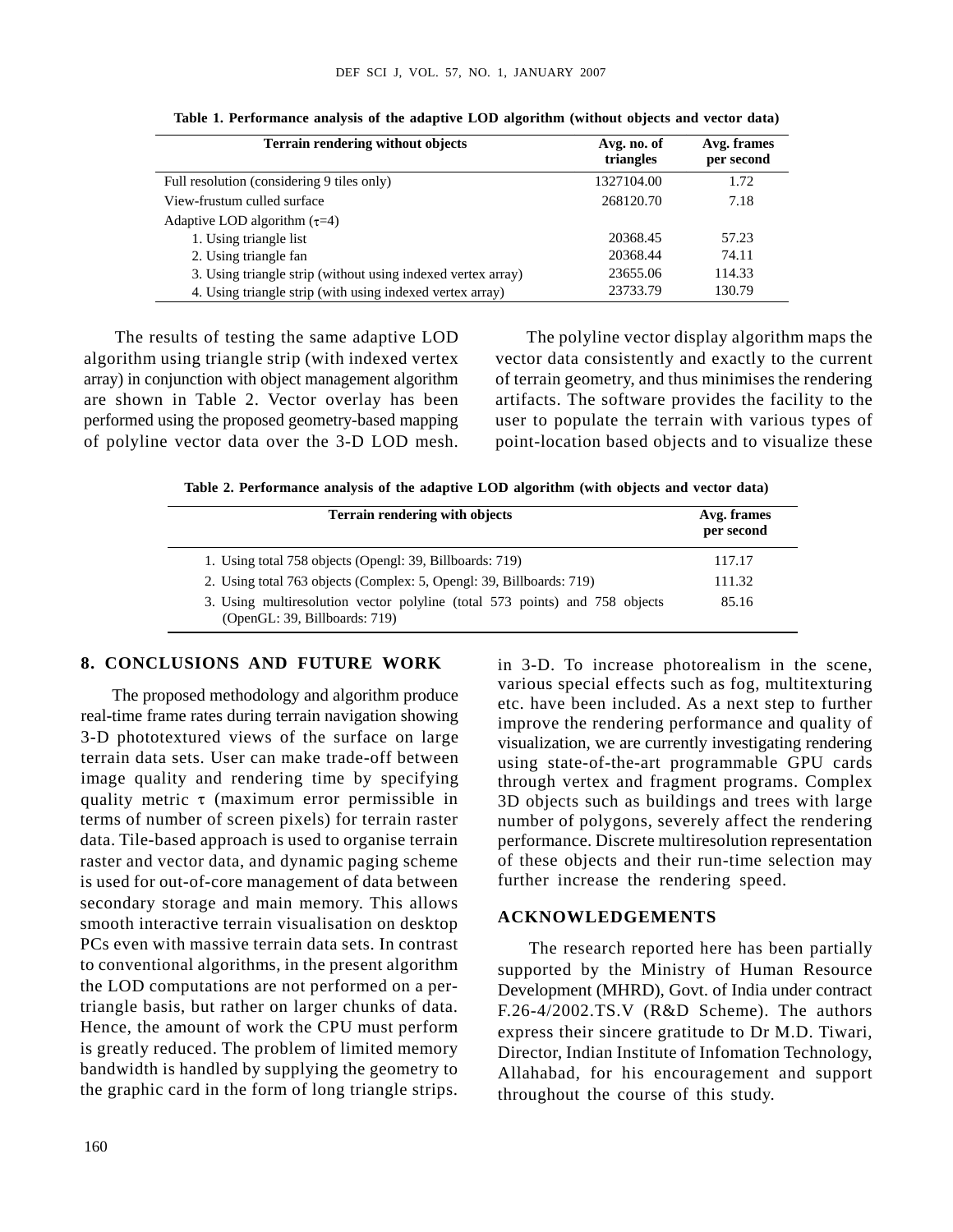- rendering, Ed. 2. A.K. Peters, 2002.
- modelling and three-dimensional visualisation of landforms. *IETE Tech*. *Rev*., 1998, **15**(6), pp. 425-33.
- computer graphics in terrain visualisation. *In* Computer Science Section of 84th Indian Science Congress Symposium, 3-8 January 1997, Delhi University, Delhi.
- Morgan Kaufmann Pub, 2003.
- 5. Cohen, J., *et al*. Appearance-preserving simplification.
- accelerated terrain rendering. *In* Proceedings of IEEE Visualisation, 1999. pp. 291-98.
- level of detail rendering of height fields. *In* Proceedings of ACM SIGGRAPH, August 1996,
- time optimally adapting meshes. *In* Proceedings of IEEE Visualisation, 1997. pp. 81-88.
- using the restricted quadtree triangulation. *In* Proceedings of IEEE Visualisation, 1998. pp.
- 10. Lindstrom, P. & Pascucci, V. Terrain simplification simplified: A general framework for view-dependent out-of-core visualisation. *IEEE Trans*. *V&CG*, 2002, **8**(3), 239-54.
- 11. Puppo, E. Variable resolution terrain surfaces. *In* Proceedings of  $8<sup>th</sup>$  Canadian Conference on Computational Geometry, 1996. pp. 202-10.
- 12. Xia, J.C. & Varshney, A. Dynamic view-dependent
- **REFERENCES** 13. Cignoni, P., *et al*. Representation and visualisation of terrain surfaces at variable resolution. *The Visual Computer*, 1997, **13**(5), 199-217.
	- 14. Hoppe, H. Smooth view-dependent level-ofdetail control and its application to terrain rendering. *In* Proceedings of IEEE Visualisation, 1998. pp. 35-42.
	- 15. Agrawal, Anupam, *et al*. Dynamic multiresolution level-of-detail mesh simplification for real-time rendering of large digital terrain models. *In* Proceedings of IEEE *INDICON*-2004, 20-22 December 2004, IIT Kharagpur. pp. 278-82.
	- *In* Proceedings of SIGGRAPH. 1998. pp. 59-66. of CSI, 1-4 December 2004, Mumbai. pp. 146-57. 16. Agrawal, Anupam, *et al*. TREND: Adaptive real-time view-dependent level-of-detail-based terrain rendering. *In* Proceedings of IT++: The Next Generation. 39<sup>th</sup> Annual National Convention
- 1. Akenine-Moller, T. & Haines, E. Real-time **EXERENCES**<br>
2. Antenna en activation de la Committee anti-sin and Representation and Vendels resultation-<br>
2. A Linder Marin Committee and Committee and Committee and Committee and Committee and Committee and Committee a **EXERENCES**<br> **EXERENCES**<br> **EXERENCES**<br> **EXERENCES**<br> **EXERENCES**<br> **EXERENCES**<br> **EXERENCES**<br> **EXERENCES**<br> **EXERENCES**<br> **EXERENCES**<br> **EXERENCES**<br> **EXERENCES**<br> **EXERENCES**<br> **EXERENCES**<br> **EXERENCES**<br> **EXERENCES**<br> **EXERENCES**<br> **EXERENCES**<br> **EXERENCES**<br> **EXERENCES**<br> **EXERENCES**<br> **EXERENCES**<br> **EXERENCES**<br> **EXERENCES**<br> **EXERENCES**<br> **EXERENCES**<br> **EXERENCES**<br> **EXERENCES**<br> **EXERENCES**<br> **EXERENCES**<br> **EXERENCES**<br> **EXERENCES**<br> **EXERENCES**<br> **EXERENCES**<br> **ACTERENCES**<br> **EXERENCES**<br> **EXERENCES**<br> **EXERCISE TRANSITE AND ACTES AND ACTES AND ACTES AND ACTES AND ACTES AND ACTES AND ACTES AND ACTES AND ACTES AND ACTES AND ACTES AND ACTES AND ACTES AND ACTES AND ACTES AND ACTES AN ARTERENCES**<br>
2. Channel Continuous Accordination and visualization and visualization and visualization in Altime Continuous Continuous Continuous Continuous Continuous Continuous Continuous Continuous Accordination in th 8. Duchaineau, M., *et al*. ROAMing terrain: real-ACTERENCES<br>
2. Channel Control (1998) (1998) (1998) (1998) (1998) (1998) (1998) (1998) (1998) (1998) (1998) (1998) (1998) (1998) (1998) (1998) (1998) (1998) (1998) (1998) (1998) (1998) (1998) (1998) (1998) (1998) (1998) ( 17. Agrawal, Anupam, *et al*. An approach to improve rendering performance of large multiresolution phototextured terrain models using efficient triangle strip generation. *In* IEEE IGARSS-2005 held in Seoul, Korea, during July 25-29, 2005. pp. 4984-4987.
	- pp. 109-18. 18. Mason, Woo, *et al*. OpenGL programming guide: The official guide to learning OpenGL, Ver 1.2, Ed. 3. Addison-Wesley, 2000.
		- 19. Szenberg, Flávio, *et al*. An algorithm for the visualisation of a terrain with objects. http:// www.tecgraf.puc-rio.br/~szenberg/artigo\_sib97/ artigo\_sib97.html.
	- 19-26. 20. Douglass, D., *et al*. Real-time visualisation of scalably large collections of heterogeneous objects. *In* Proceedings of IEEE Visualisation, 1999. pp. 437-40.
		- 21. Zachary, W., *et al*. Rendering vector data over global, multiresolution 3-D terrain. *In* Proceedings of Joint EUROGRAPHICS- IEEE TCV Symposium on Visualisation, 2003. pp. 213-22.
	- simplification for polygonal models. *In* Proceedings visualisation of vector data in GIS. *In* Proceedings of IEEE Visualisation, 1996. pp. 327-34.  $\qquad \qquad$  of the 10<sup>th</sup> ACM International Symposium on 22. Kersting, O. & Dollner, Jurgen. Interactive 3-D